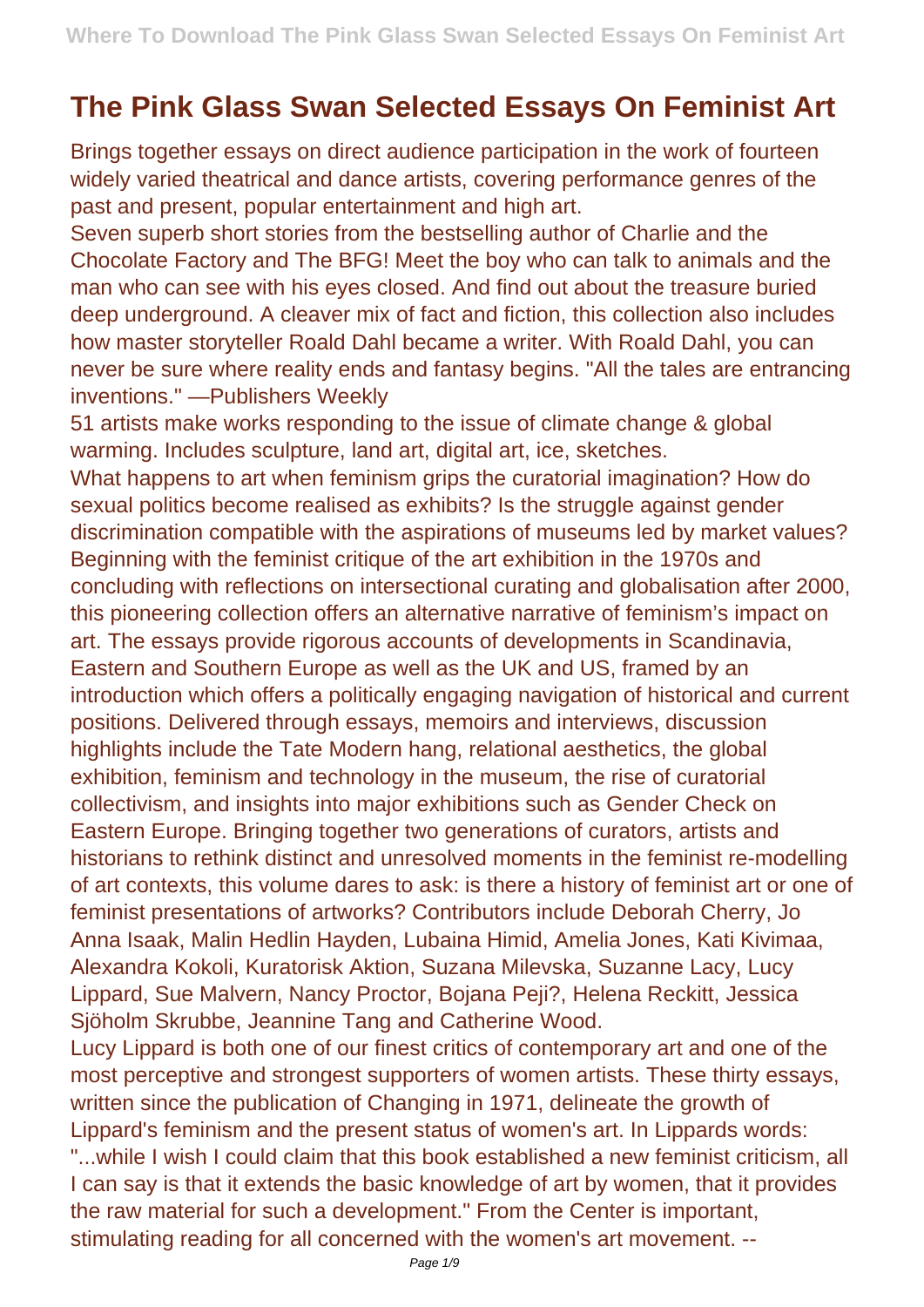In We Flew over the Bridge, one of the country's preeminent African American artists—and award-winning children's book authors—shares the fascinating story of her life. Faith Ringgold's artworks—startling "story quilts," politically charged paintings, and more—hang in the Studio Museum in Harlem, the Metropolitan Museum of Art, the Guggenheim Museum, the Museum of Modern Art, and other major museums around the world, as well as in the private collections of Maya Angelou, Bill Cosby, and Oprah Winfrey. Her children's books, including the Caldecott Honor Book Tar Beach, have sold hundreds of thousands of copies. But Ringgold's path to success has not been easy. In this gorgeously illustrated memoir, she looks back and shares the story of her struggles, growth, and triumphs. Ringgold recollects how she had to surmount a wall of prejudices as she worked to refine her artistic vision and raise a family. At the same time, the story she tells is one of warm family memories and sustaining friendships, community involvement, and hope for the future.

What do you wear that makes you feel powerful? How about the woman next to you at the bank? In line with you at the store? Think about your mother. What would she put on to reveal her power source to the world? These are the questions that inspired Tiffany Ludwig and Renee Piechocki to embark on an interview journey across the United States. Over a period of six years, they talked with more than 500 women and girls, ages four through ninety-two, who ranged from office workers to drag-kings, stay-at-home moms to attorneys, fashion industry executives to elected officials, students to cowgirls. It is these women's sensitive, funny, and always revealing thoughts that are at the heart of Trappings--a book that although it begins with a question about clothing is not about fashion at all. Here, clothing is simply a vehicle to access a larger dialogue about a diverse range of issues women face related to power and identity, including what expectations and limitations are placed upon them by their affiliation with a specific gender, culture, race, class, or profession. A complex spectrum of responses include discussions about the importance of clothing's comfort and practicality, how clothing can facilitate women's movement through class and social strata, how sex is used strategically in business and social settings, and how clothing can be used to empower women by connecting them with cultural or personal history. Complimented by 148 color and black-and-white photographs, the visual and written portraits in this book reveal much more than the contents of women's closets. Through the intimate lens of clothing, Ludwig and Piechocki expose the very personal ways that power is sought, experienced, and projected by women.

From Francis Alÿs and Ursula Biemann to Vivan Sundaram, Allora & Calzadilla, and the Center for Urban Pedagogy, some of the most compelling artists today are engaging with the politics of land use, including the growth of the global economy, climate change, sustainability, Occupy movements, and the privatization of public space. Their work pivots around a set of evolving questions: In what ways is land, formed over the course of geological time, also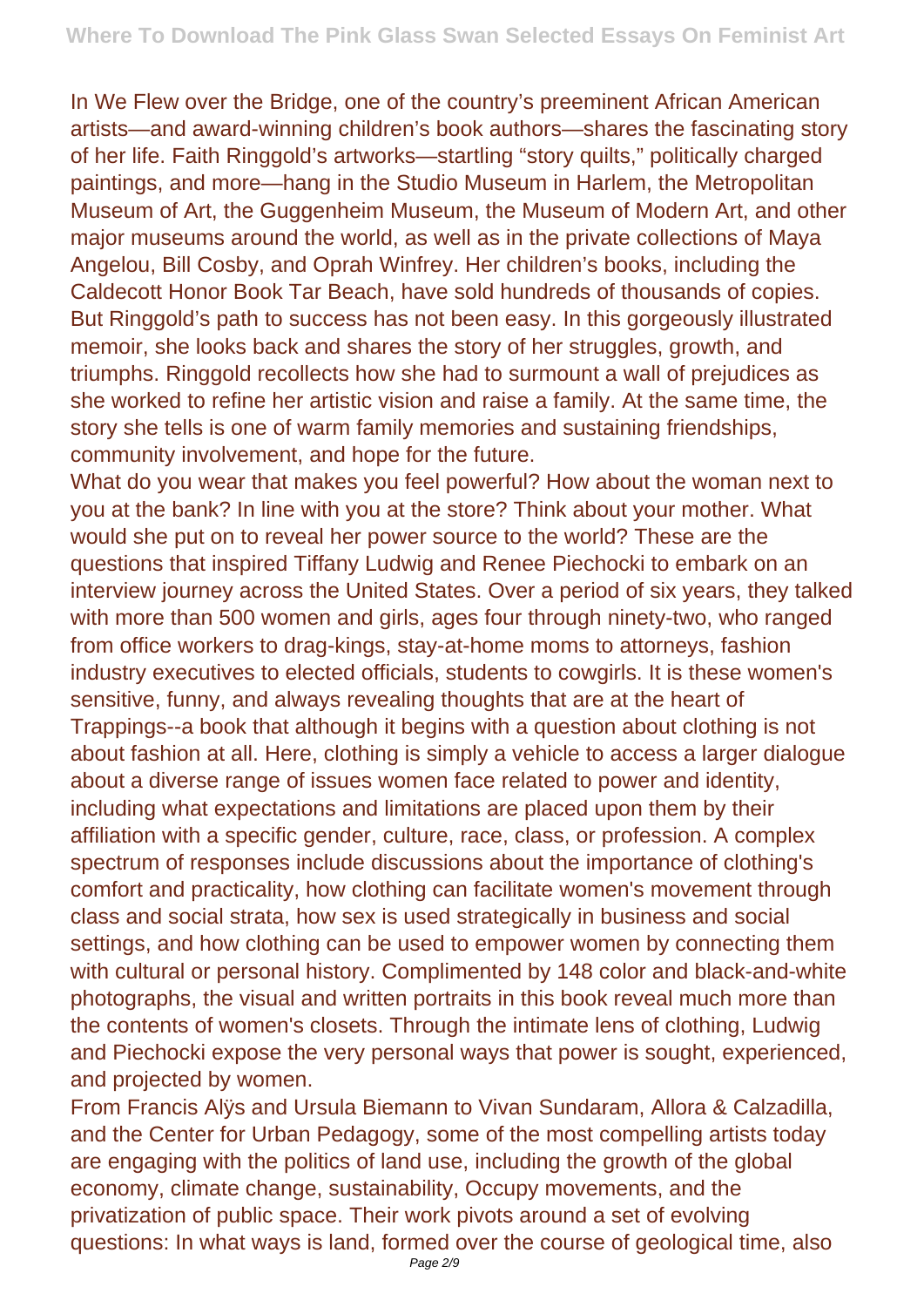contemporary and formed by the conditions of the present? How might art contribute to the expansion of spatial and environmental justice? Editors Emily Eliza Scott and Kirsten Swenson bring together a range of international voices and artworks to illuminate this critical mass of practices. One of the first comprehensive treatments of land use in contemporary art, Critical Landscapes skillfully surveys the stakes and concerns of recent land-based practices, outlining the art historical contexts, methodological strategies, and geopolitical phenomena. This cross-disciplinary collection is destined to be an essential reference not only within the fields of art and art history, but also across those of cultural geography, architecture and urban planning, environmental history, and landscape studies.

Award-winning author, curator, and activist Lucy R. Lippard is one of America's most influential writers on contemporary art, a pioneer in the fields of cultural geography, conceptualism, and feminist art. Hailed for "the breadth of her reading and the comprehensiveness with which she considers the things that define place" (The New York Times), Lippard now turns her keen eye to the politics of land use and art in an evolving New West. Working from her own lived experience in a New Mexico village and inspired by gravel pits in the landscape, Lippard weaves a number of fascinating themes—among them fracking, mining, land art, adobe buildings, ruins, Indian land rights, the Old West, tourism, photography, and water—into a tapestry that illuminates the relationship between culture and the land. From threatened Native American sacred sites to the history of uranium mining, she offers a skeptical examination of the "subterranean economy." Featuring more than two hundred gorgeous color images, Undermining is a must-read for anyone eager to explore a new way of understanding the relationship between art and place in a rapidly shifting society. A Companion to Contemporary Art is a major survey covering the major works and movements, the most important theoretical developments, and the historical, social, political, and aesthetic issues in contemporary art since 1945, primarily in the Euro-American context. Collects 27 original essays by expert scholars describing the current state of scholarship in art history and visual studies, and pointing to future directions in the field. Contains dual chronological and thematic coverage of the major themes in the art of our time: politics, culture wars, public space, diaspora, the artist, identity politics, the body, and visual culture. Offers synthetic analysis, as well as new approaches to, debates central to the visual arts since 1945 such as those addressing formalism, the avant-garde, the role of the artist, technology and art, and the society of the spectacle.

This study examines not only the objects and processes that make up the artworlds of human history, but also the social and cultural circumstances, the historicised contexts that bring about their making, frame their functioning, inform their properties and influence their effects, both at the time of their creation and throughout their subsequent biographies. In the short span that "art" has played a part in human life, one may conceive of time as a social river, with a strong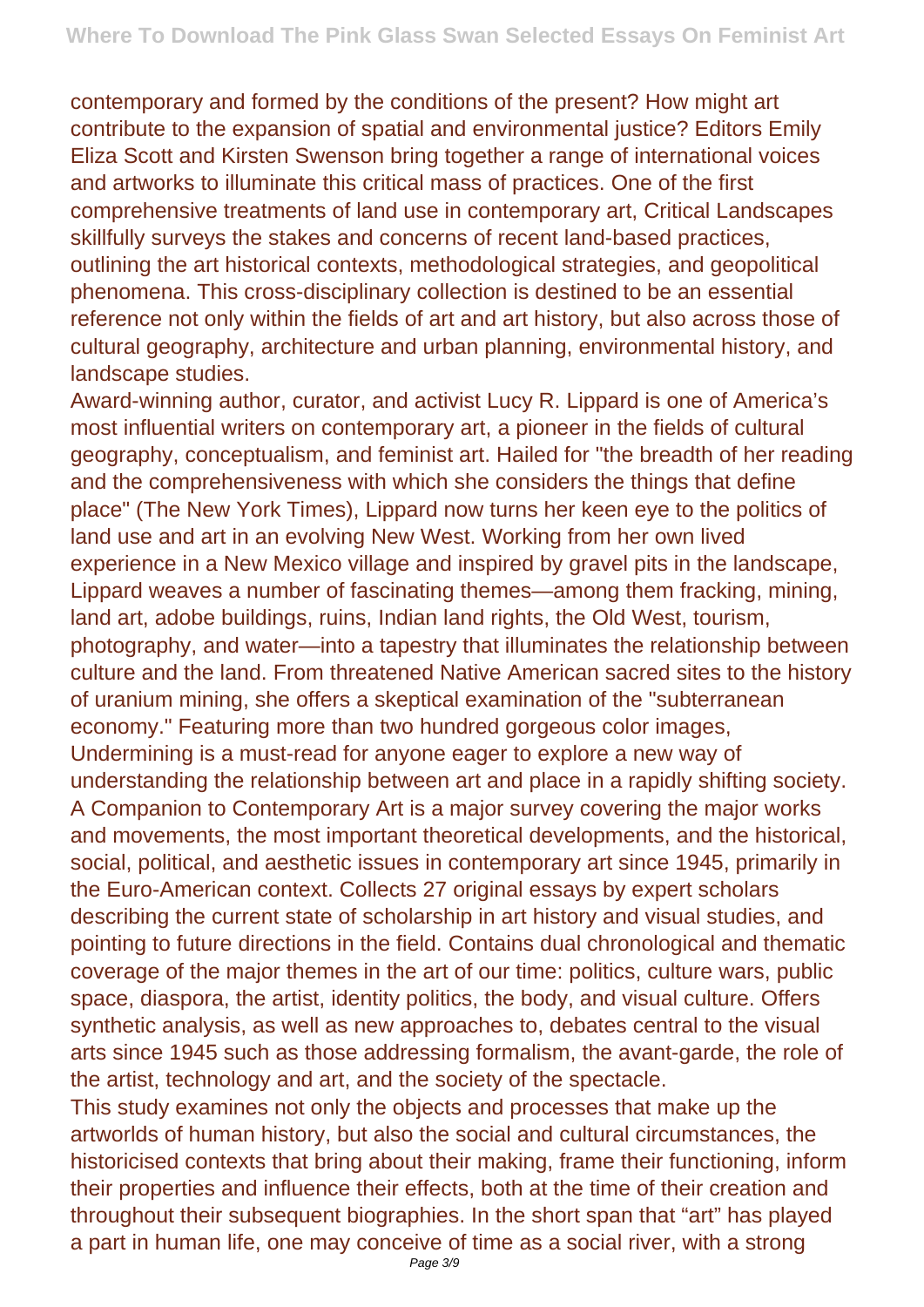current towards the capricious mainstream, and eddies and quiet pools near the banks. The current will flow faster in spate and slower in drought. But it will be forever in motion. It will be unpredictable. Nothing will stop its inexorable force. Art runs in that social river, subject to the flow and chance of time.

Journalist Walls grew up with parents whose ideals and stubborn nonconformity were their curse and their salvation. Rex and Rose Mary and their four children lived like nomads, moving among Southwest desert towns, camping in the mountains. Rex was a charismatic, brilliant man who, when sober, captured his children's imagination, teaching them how to embrace life fearlessly. Rose Mary painted and wrote and couldn't stand the responsibility of providing for her family. When the money ran out, the Walls retreated to the dismal West Virginia mining town Rex had tried to escape. As the dysfunction escalated, the children had to fend for themselves, supporting one another as they found the resources and will to leave home. Yet Walls describes her parents with deep affection in this tale of unconditional love in a family that, despite its profound flaws, gave her the fiery determination to carve out a successful life. -- From publisher description. The action-packed, heart-wrenching and fantastically addictive sequel to Sarah J. Maas's epic YA fantasy debut THRONE OF GLASS. Eighteen-year-old Celaena Sardothien is bold, daring and beautiful – the perfect seductress and the greatest assassin her world has ever known. But though she won the King's contest and became his champion, Celaena has been granted neither her liberty nor the freedom to follow her heart. Celaena faces a choice that is tearing her to pieces: kill in cold blood for a man she hates, or risk sentencing those she loves to death. Celaena must decide what she will fight for: survival, love or the future of a kingdom. Because an assassin cannot have it all ... And trying to may just destroy her.

A Decade of Negative Thinking brings together writings on contemporary art and culture by the painter and feminist art theorist Mira Schor. Mixing theory and practice, the personal and the political, she tackles questions about the place of feminism in art and political discourse, the aesthetics and values of contemporary painting, and the influence of the market on the creation of art. Schor writes across disciplines and is committed to the fluid interrelationship between a formalist aesthetic, a literary sensibility, and a strongly political viewpoint. Her critical views are expressed with poetry and humor in the accessible language that has been her hallmark, and her perspective is informed by her dual practice as a painter and writer and by her experience as a teacher of art. In essays such as "The ism that dare not speak its name," "Generation 2.5," "Like a Veneer," "Modest Painting," "Blurring Richter," and "Trite Tropes, Clichés, or the Persistence of Styles," Schor considers how artists relate to and represent the past and how the art market influences their choices: whether or not to disavow a social movement, to explicitly compare their work to that of a canonical artist, or to take up an exhausted style. She places her writings in the rich transitory space between the near past and the "nextmodern." Witty, brave, rigorous, and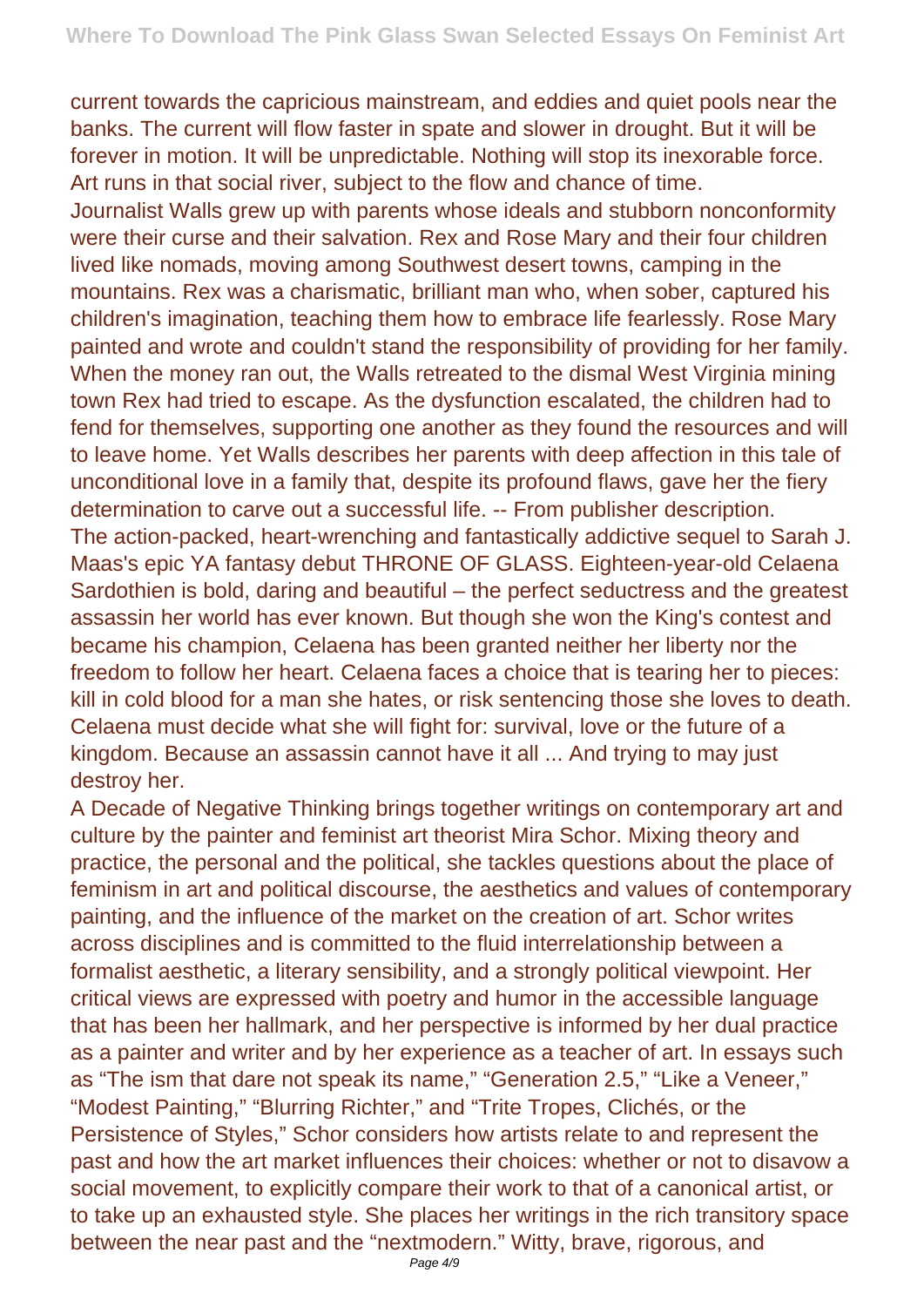heartfelt, Schor's essays are impassioned reflections on art, politics, and criticism.

There is no neon to match Nevada's. The combination of Wild West mythology and the remaining untamed pitch-black nighttime landscape, replete with real cowboys and real gambling, makes the Silver State a unique and appropriate canvas for neon art. Modern Nevada began with a nonstop desire for riches. It continues for many as a state of dreams often vividly expressed through exploding neon. Neon Nevada brings all this alive. Cameras in hand, authors Sheila Swan and Peter Laufer embarked on their first Nevada neon trek in the 1970s. They followed this up with a second nocturnal treasure hunt in the early 1990s—and a third in 2010, in the course of which they discovered that neon is fading fast; most notably on the Las Vegas Strip. Most of all, though, they realized that their passion for the art and craft of neon had not waned. A compelling blend of full-color photographs and absorbing prose, Neon Nevada takes us on a literal and figurative journey not only down the Las Vegas strip but also down quiet two-lane roads punctuated occasionally with neon signs, those glittering beacons of civilization against the desert night sky. The authors talk with sign owners, with those who created and maintained the neon, and those who collect it.

Now in paperback, an "insightful" (San Francisco Bay Guardian) look at tourism and nostalgia from the bestselling author and art critic. In Lucy R. Lippard's On the Beaten Track, essays on cultural criticism, anthropology, and community activism are interwoven to examine how tourism sites are conceived and represented, and how they transform their surroundings. Called "stimulating" and "valuable" by Newsday, On the Beaten Track is now available in paperback for the first time. With her characteristic breadth of insight and critical eye, Lippard explores the act of being a tourist in one's own home, the role of advertising and photography in defining place, antique shops as populist museums, and the commodification of indigenous cultures. She discusses the political economies of leisure spaces; the tourist's fascination with tragic destinations such as the sites of massacres, nuclear weapons tests, and Holocaust memorials; and our willingness to let national parks and heritage sites define nature and history. Finally, the author that critic Andrew Ross calls "the most sure-footed tour guide you could hope for" surveys how artists are responding to the environmental, cultural, and political issues surrounding contemporary tourism.

The Taste of Art offers a sample of scholarly essays that examine the role of food in Western contemporary art practices. The contributors are scholars from a range of disciplines, including art history, philosophy, film studies, and history. As a whole, the volume illustrates how artists engage with food as matter and process in order to explore alternative aesthetic strategies and indicate countercultural shifts in society. The collection opens by exploring the theoretical intersections of art and food, food art's historical root in Futurism, and the ways in which food carries gendered meaning in popular film. Subsequent sections analyze the ways in which artists challenge mainstream ideas through food in a variety of scenarios. Beginning from a focus on the body and subjectivity, the authors zoom out to look at the domestic sphere, and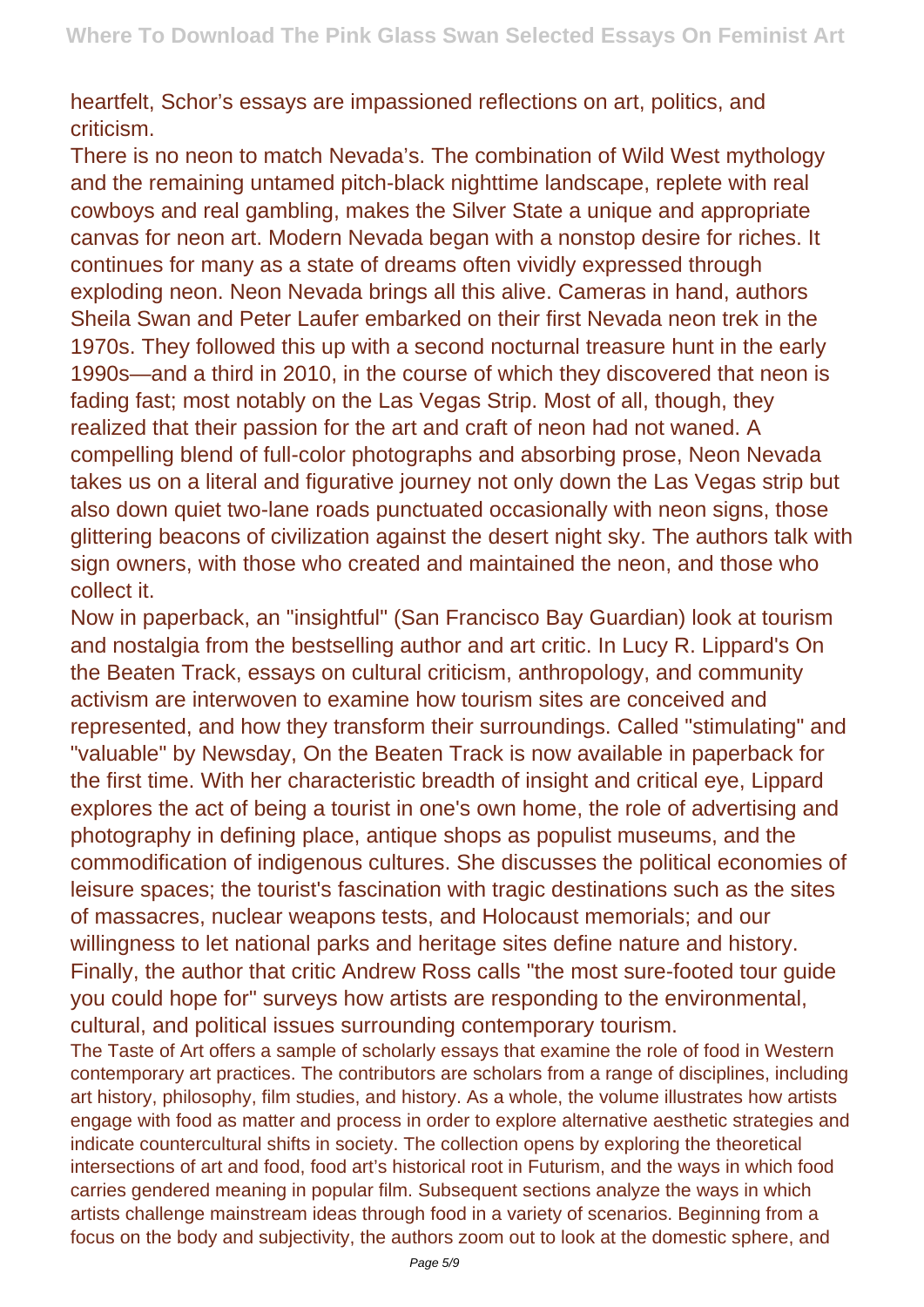finally the public sphere. Here are essays that study a range of artists including, among others, Filippo Tommaso Marinetti, Daniel Spoerri, Dieter Roth, Joseph Beuys, Al Ruppersberg, Alison Knowles, Martha Rosler, Robin Weltsch, Vicki Hodgetts, Paul McCarthy, Luciano Fabro, Carries Mae Weems, Peter Fischli and David Weiss, Janine Antoni, El?bieta Jab?o?ska, Liza Lou, Tom Marioni, Rirkrit Tiravanija, Michael Rakowitz, and Natalie Jeremijenko.

Since the 1970s, the performance and conceptual artist Suzanne Lacy has explored women's lives and experiences, as well as race, ethnicity, aging, economic disparities, and violence, through her pioneering community-based art. Combining aesthetics and politics, and often collaborating with other artists and community organizations, she has staged large-scale public art projects, sometimes involving hundreds of participants. Lacy has consistently written about her work: planning, describing, and analyzing it; advocating socially engaged art practices; theorizing the relationship between art and social intervention; and questioning the boundaries separating high art from popular participation. By bringing together thirty texts that Lacy has written since 1974, Leaving Art offers an intimate look at the development of feminist, conceptual, and performance art since those movements' formative years. In the introduction, the art historian Moira Roth provides a helpful overview of Lacy's art and writing, which in the afterword the cultural theorist Kerstin Mey situates in relation to contemporary public art practices.

This is the book on women's art I've been waiting for--smart, deeply rooted, and up-to-date, with an overdue focus on women of color that fills in the historical cracks. Read it and run with it.--Lucy R. Lippard, author of The Pink Glass Swan: Selected Essays on Feminist Art More than merely beautiful and ground-breaking, Art/ Women/ California 1950-2000 is also about the enriching interventions created by diverse women artists, the effect of whose work is not only far-reaching, but has also opened up the very definition of American art. It is about intellectual interdisciplinality and the dialectical relationship between art and social context. It is about the way various California cultures--Native, Latino, Asian, feminist, immigrant, politically active, and virtual, which are so different from the trope of the Western cowboy--have intervened in that entity we imagine as 'America.' --Elaine Kim, editor of Dangerous Women: Gender and Korean Nationalism Rich and provocative. A pleasure to read and to look at.--Linda Nochlin, author of The Body in Pieces: The Fragment as a Metaphor of Modernity This book should greatly help everyone understand the remarkably diversified evolution of art in California, which is largely due to the great influx of women and the transformative effect of a new feminist consciousness.--Arthur C. Danto, author of Philosophizing Art: Selected Essays Pretentiousness is the engine oil of culture; the essential lubricant in the development of all arts, high, low, or middle.

Featuring a fascinating heroine who longs for answers but is blinded by her own privilege, We Could Be Beautiful is a glittering, seductive, utterly surprising story of love, money, greed, and family.

The Pink Glass SwanSelected Essays on Feminist Art

Now available from TC Press with a new foreword by Nel Noddings and a new prologue by P. Bruce Uhrmacher and Christy McConnell Moroye, this classic text on qualitative research is ideal for both novice and established researchers. Eisner's seminal work on mind, education, and research explores the ways in which the methods, content, and assumptions in the arts, humanities, and social sciences can help us better understand our schools and classrooms. The Enlightened Eye expands how we think about inquiry in education and broadens our views about what it means to "know" with the goal of positively influencing the educational experience of those who live and work in our schools. The text includes examples depicting this type of research and how it can be used to evaluate teaching, learning, and the school environment. Book Features: provides researchers with ethical frameworks promoting diversity and inclusivity; establishes connections between qualitative inquiry in our daily lives and its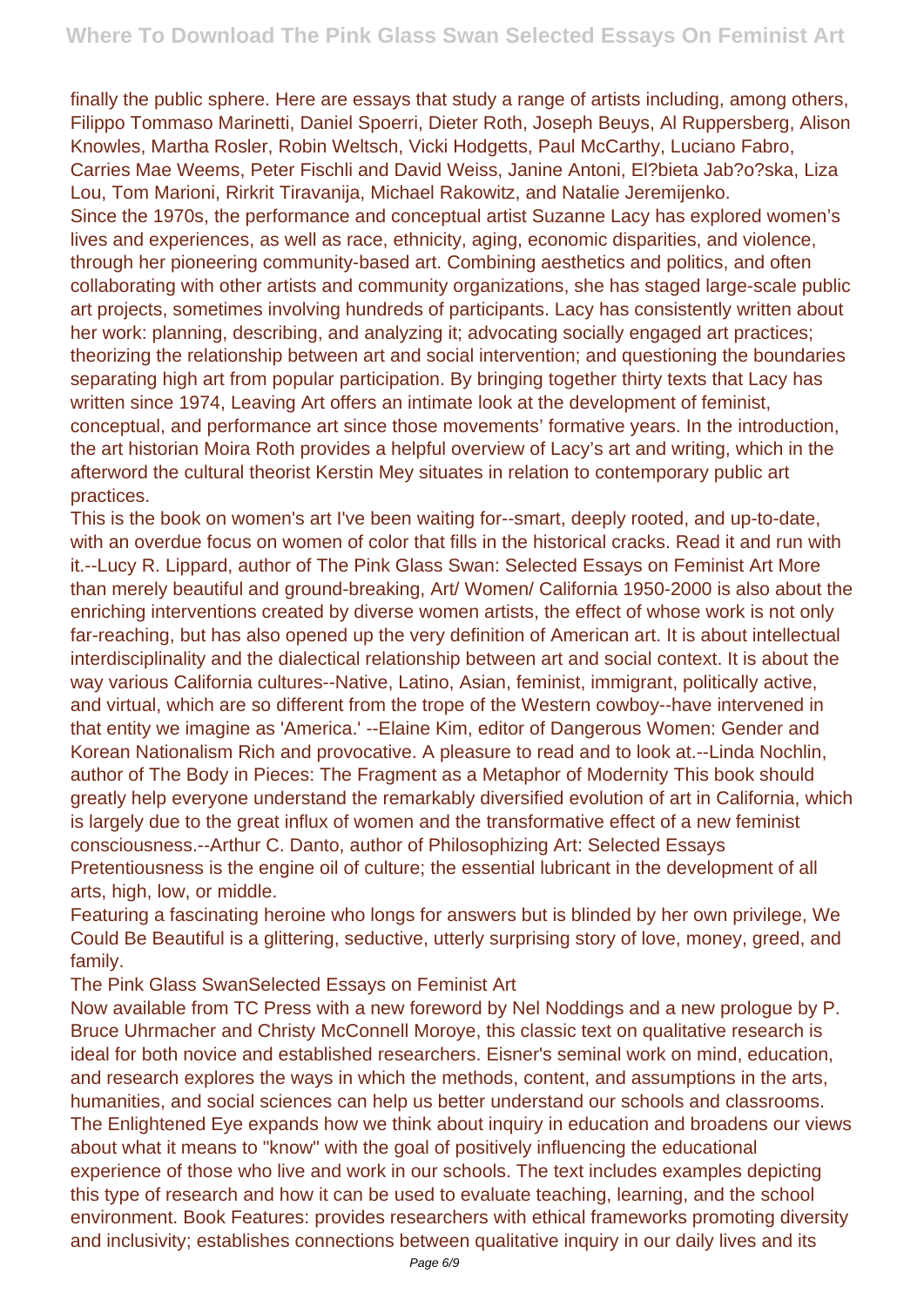functions in the practice and study of education; and broadens understanding of how we come to know the world.

An artist's memoir of her years at the Woman's Building, pivotal institution of West Coast cultural feminism.

A renowned art critic of the 1960s, Carla Lonzi abandoned the art world in 1970 to found Rivolta Femminile, a pioneering feminist collective in Italy. Rather than separating the art world luminary from the activist, however, this book looks at the two together. It demonstrates that even as Lonzi refused art, she articulated how feminist spaces and communities drew strength from creativity. The eleven essays in this book document the artistic and feminist circles of postwar Italy, a time characterised both by radical protest and avant-garde aesthetics, using primary and archival sources never before translated into English. They map Lonzi's deep connections to the influential Italian Arte Povera movement, and explore her complicated relationship with female artists of the time, such as Carla Accardi and Suzanne Santoro. Carla Lonzi's written work and activism represents a crucial, but previously overlooked, feminist intervention in traditional art history from beyond the Anglo-American canon. This book is a timely and urgent addition to our understanding of radical politics, separatist feminism and art criticism in the postwar period.

This collection of twenty essays reflects the ethical and political questions facing artists and ranges from scholarly reporting to comic strips

The story of three generations in twentieth-century China that blends the intimacy of memoir and the panoramic sweep of eyewitness history—a bestselling classic in thirty languages with more than ten million copies sold around the world, now with a new introduction from the author. An engrossing record of Mao's impact on China, an unusual window on the female experience in the modern world, and an inspiring tale of courage and love, Jung Chang describes the extraordinary lives and experiences of her family members: her grandmother, a warlord's concubine; her mother's struggles as a young idealistic Communist; and her parents' experience as members of the Communist elite and their ordeal during the Cultural Revolution. Chang was a Red Guard briefly at the age of fourteen, then worked as a peasant, a "barefoot doctor," a steelworker, and an electrician. As the story of each generation unfolds, Chang captures in gripping, moving—and ultimately uplifting—detail the cycles of violent drama visited on her own family and millions of others caught in the whirlwind of history. Explores the multiple senses of place in society through cultural studies, history, geography, photography, and contemporary public art

"A fascinating account of the powerful roles fur has played in various cultures and of the historical and political forces at work in the play of its meanings."--Jonathan Culler, Cornell University"In this well-written treatise, Emberley... views fur through widely disparate lenses.... Emberley is able to make us understand all the viewpoints she presents.... A valuable book on a little-explored subject."--Library Journal"This is a strong and intelligent work on a controversial topic. Emberley's book is much more intellectually sophisticated than anything else I've seen on this subject."--Valerie Steele, Editor, Fashion Theory"Julia Emberley's book is a complex, wide-ranging, and fascinating feminist critique of the history and meaning of fur and fashion. Particularly unique is her integration of indigenous voices into the debates."--Lucy Lippard, author of The Pink Glass Swan: Selected Feminist Essays on ArtFur has been sparking controversies ever since sumptuary laws marked it as a luxury item and as a sign of medieval class privilege. Drawing on wide-ranging historical and contemporary sources, Julia V. Emberley explains how a material good has become both a symbol of wealth and sexuality, and a symptom of class, gender, and imperial antagonisms.

The author reveals a continuum in materials, forms, symbols and imagery artists have employed over 1000s of years. She shows how contemporary art and prehistoric images are linked, with images of past times being 'overlaid' onto works of today's artists.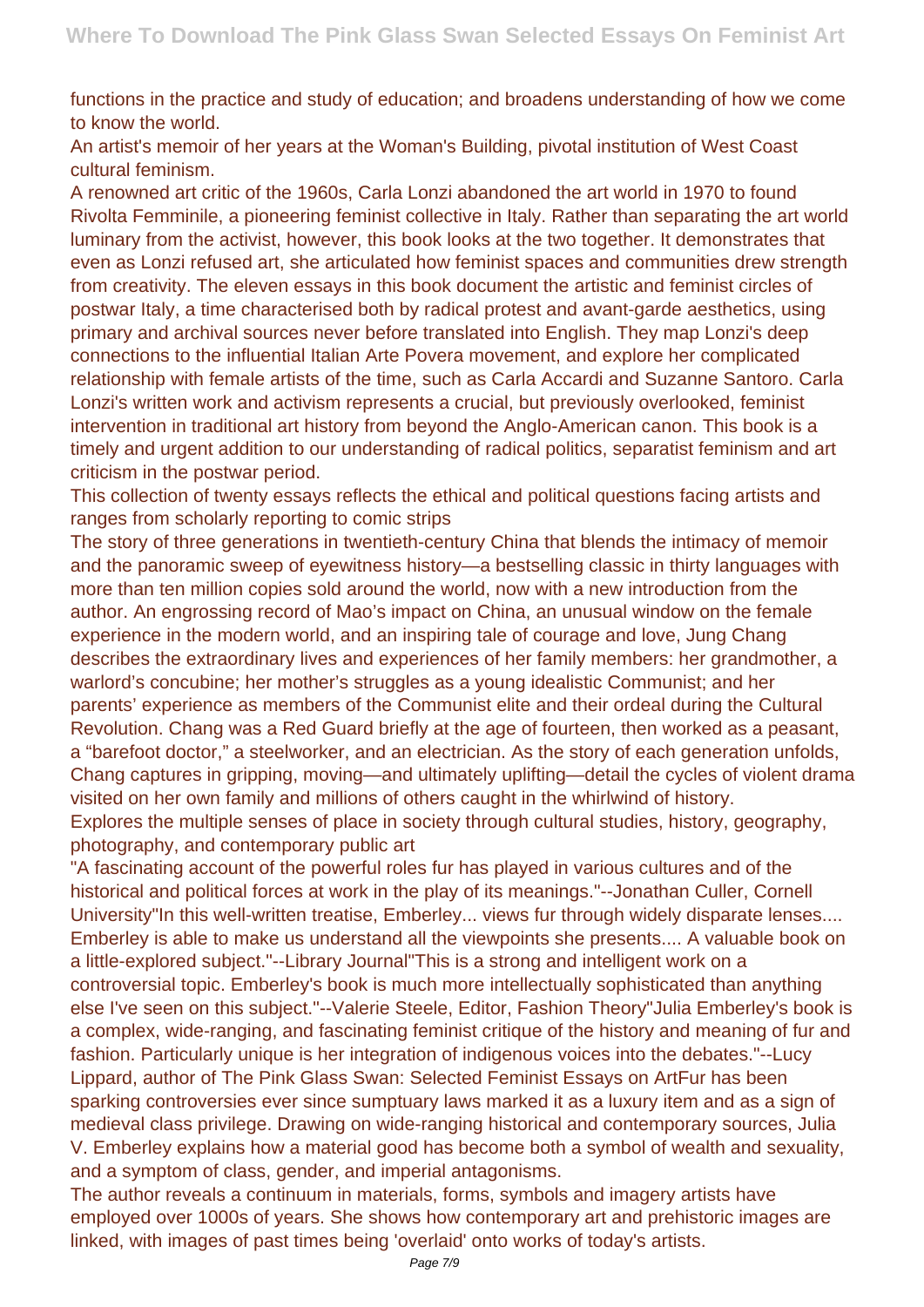Taking as its point of departure Roland Barthes' classic series of essays, Mythologies, Rebecca Houze presents an exploration of signs and symbols in the visual landscape of postmodernity. In nine chapters Houze considers a range of contemporary phenomena, from the history of sustainability to the meaning of sports and children's building toys. Among the ubiquitous global trademarks she examines are BP, McDonald's, and Nike. What do these icons say to us today? What political and ideological messages are hidden beneath their surfaces? Taking the idea of myth in its broadest sense, the individual case studies employ a variety of analytic methods derived from linguistics, psychoanalysis, anthropology, sociology, and art history. In their eclecticism of approach they demonstrate the interdisciplinarity of design history and design studies. Just as Barthes' meditations on culture concentrated on his native France, New Mythologies is rooted in the author's experience of living and teaching in the United States. Houze's reflections encompass both contemporary American popular culture and the history of American industry, with reference to such foundational figures as Thomas Jefferson and Walt Disney. The collection provides a point of entry into today's complex postmodern or post-postmodern world, and suggests some ways of thinking about its meanings, and the lessons we might learn from it.

This volume initiates a gender-based framework for analyzing the folk art of Latin America and the Caribbean. Defined here broadly as the "art of the people" and as having a primarily decorative, rather than utilitarian, purpose, folk art is not solely the province of women, but folk art by women in Latin America has received little sustained attention. Crafting Gender begins to redress this gap in scholarship. From a feminist perspective, the contributors examine not only twentieth-century and contemporary art by women, but also its production, distribution, and consumption. Exploring the roles of women as artists and consumers in specific cultural contexts, they look at a range of artistic forms across Latin America, including Panamanian molas (blouses), Andean weavings, Mexican ceramics, and Mayan hipiles (dresses). Art historians, anthropologists, and sociologists from Latin America, the Caribbean, and the United States discuss artwork from Mexico, Argentina, Chile, Colombia, Ecuador, Panama, Suriname, and Puerto Rico, and many of their essays focus on indigenous artists. They highlight the complex webs of social relations from which folk art emerges. For instance, while several pieces describe the similar creative and technical processes of indigenous pottery-making communities of the Amazon and of mestiza potters in Mexico and Colombia, they also reveal the widely varying functions of the ceramics and meanings of the iconography. Integrating the social, historical, political, geographical, and economic factors that shape folk art in Latin America and the Caribbean, Crafting Gender sheds much-needed light on a rich body of art and the women who create it. Contributors Eli Bartra Ronald J. Duncan Dolores Juliano Betty LaDuke Lourdes Rejón Patrón Sally Price María de Jesús Rodríguez-Shadow Mari Lyn Salvador Norma Valle Dorothea Scott Whitten

Contemporary art historians - all of them women - probe the dilemmas and complexities of writing about the woman artist, past and present. These 13 essays address the work and history of specific artists, beginning with the Renaissance and ending with the present day.

A select anthology of the Dada movement focusing mainly on visual artists features prose, poetry, and polemics from such notables as Marcel Duchamp, Max Ernst, Tristan Tzara, Hanna Hèoch, George Grosz, and Jean Cocteau.

Because performance is by its very nature ephemeral, it elicits a desire for what is lost more than any other form of art making. But what is the nature of that desire, and on what models has it been structured? How has it affected the ways in which the history of performance art gets told? In What the Body Cost, Jane Blocker revisits key works in performance art by Carolee Schneemann, Vito Acconci, Hannah Wilke, Yves Klein, Ana